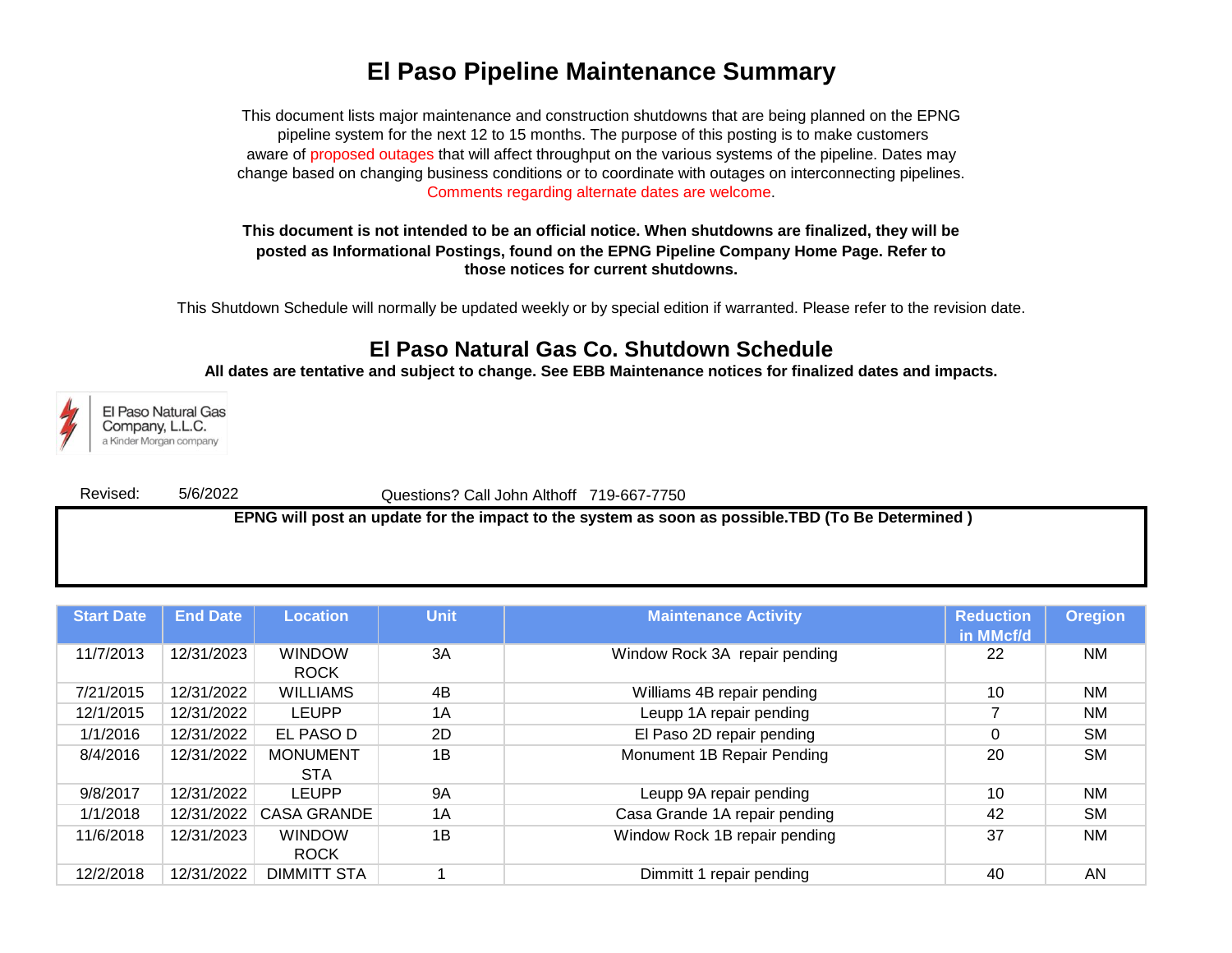| 6/22/2020 | 12/31/2022 | <b>LEUPP</b>                         | 1B             | Leupp 1B repair                                                                                      | 45  | <b>NM</b>  |
|-----------|------------|--------------------------------------|----------------|------------------------------------------------------------------------------------------------------|-----|------------|
| 12/1/2020 | 6/30/2022  | <b>KEYSTONE</b>                      | 5A             | Keystone 5A repair                                                                                   | 40  | <b>PR</b>  |
| 4/1/2021  | 6/30/2022  | <b>KEYSTONE</b>                      | 6A             | Keystone 6A inspection                                                                               | 35  | PR         |
| 4/13/2021 | 7/22/2022  | <b>KEYSTONE</b>                      | 7A             | Keystone 7A inspection                                                                               | 40  | PR         |
| 5/27/2021 | 12/29/2023 | <b>PLAINS STA</b>                    | 15             | Plains 15A repair                                                                                    | 50  | <b>SM</b>  |
| 5/28/2021 | 12/29/2023 | <b>PLAINS STA</b>                    | 8              | Plains 8A repair                                                                                     | 35  | <b>SM</b>  |
| 7/19/2021 | 12/31/2022 | <b>AFTON STA</b>                     | 3A             | Afton 3A repair pending                                                                              | 65  | <b>SM</b>  |
| 9/14/2021 | 6/30/2022  | <b>BELEN</b>                         | <b>BELEN</b>   | Belen 1A FMJ repair                                                                                  | 65  | XO         |
| 1/3/2022  | 6/30/2022  | <b>KEYSTONE</b>                      | 7A             | Keystone 7A repair                                                                                   | 40  | PR         |
| 1/27/2022 | 5/13/2022  | <b>LEUPP</b>                         | 5B             | Leupp 5B repair                                                                                      | 30  | <b>NM</b>  |
| 2/14/2022 | 7/16/2022  | <b>PHOENIX</b>                       | 1100           | Line 1100 pipeline remediation Casa Grande to Wenden                                                 | 100 | <b>PHX</b> |
| 2/28/2022 | 5/13/2022  | TOPOCK-<br><b>MOJAVE</b>             | 1112           | Line 1201/1112 pipeline remediation Hackberry to Franconia                                           | 150 | <b>NM</b>  |
| 4/18/2022 | 5/31/2022  | <b>WILLCOX STA</b>                   | 1A             | Willcox 1A FMJ repair                                                                                | 110 | <b>SM</b>  |
| 4/19/2022 | 5/13/2022  | TOPOCK-<br><b>MOJAVE</b>             | 1112           | Line 1201/1112 pipeline remediation Hackberry to Franconia                                           | 150 | <b>NM</b>  |
| 4/26/2022 | 6/30/2022  | <b>FLORIDA STA</b>                   | 1B             | Florida 1B station maintenance                                                                       | 78  | <b>SM</b>  |
| 4/28/2022 | 5/21/2022  | <b>NAVAJO</b>                        | 1D             | Navajo 1D repair                                                                                     | 75  | <b>NM</b>  |
| 4/30/2022 | 5/13/2022  | <b>WILLIAMS</b>                      | 1 <sup>C</sup> | Williams 1C maintenance                                                                              | 250 | <b>NM</b>  |
| 5/2/2022  | 6/30/2022  | <b>PLAINS STA</b>                    | $\overline{4}$ | Plains 4A repair                                                                                     | 37  | AN         |
| 5/3/2022  | 8/31/2022  | <b>WINDOW</b><br><b>ROCK</b>         | 3A             | Window Rock 6B repair                                                                                | 22  | <b>NM</b>  |
| 5/10/2022 | 5/12/2022  | <b>CORNUDAS</b><br><b>STA</b>        | 1B             | Cornudas B station inspection                                                                        | 100 | <b>SM</b>  |
| 5/10/2022 | 5/13/2022  | <b>WENDEN STA</b>                    |                | <b>Wenden A Station Maintenance</b>                                                                  | 150 | <b>SM</b>  |
| 5/10/2022 | 5/13/2022  | <b>WENDEN STA</b>                    | <b>ALL</b>     | <b>Wenden Station DOT/ESD Tests</b>                                                                  | 100 | <b>SM</b>  |
| 5/10/2022 | 5/10/2022  | <b>WENDEN STA</b>                    | 1A             | Wenden 1A shutdown checks                                                                            | 110 | HX         |
| 5/10/2022 | 5/11/2022  | <b>CAPROCK</b>                       | <b>STA</b>     | Caprock Station DOT/ESD Test                                                                         | 40  | XO         |
| 5/10/2022 | 5/11/2022  | <b>FLORIDA STA</b>                   | 1B             | Florida Station "B" DOT/ESD Test                                                                     | 53  | <b>SM</b>  |
| 5/10/2022 | 5/13/2022  | <b>CORNUDAS</b><br><b>STA</b>        | B              | Cornudas Station "B" DOT/ESD Test                                                                    | 119 | <b>SM</b>  |
| 5/11/2022 | 5/11/2022  | <b>WENDEN STA</b>                    | 2A             | Wenden 2A shut down checks                                                                           | 65  | HX         |
| 5/16/2022 | 5/20/2022  | <b>EHRENBERG</b>                     | 1100           | Line 1100 pipeline maintenance MLV 88 to MLV 89.25 -<br>Reduced net capacity during this maintenance | 506 | <b>SM</b>  |
| 5/16/2022 |            | 5/20/2022 WASHINGTON<br><b>RANCH</b> | <b>STA</b>     | Washington Ranch Spring BHP Survey No injection or<br>withdrawal                                     | 250 | <b>SM</b>  |
| 5/16/2022 | 5/20/2022  | <b>WASHINGTON</b><br><b>RANCH</b>    | <b>STA</b>     | Washington Ranch DOT/ESD Test                                                                        | 250 | <b>SM</b>  |
| 5/17/2022 | 6/14/2022  | FLAGSTAFF -<br>PL                    | 1201           | Line 1201 Hydrotest MLV 17 to MLV 19                                                                 | 150 | <b>NM</b>  |
| 5/17/2022 | 5/19/2022  | <b>AFTON STA</b>                     | 1A             | Afton 1A inspection                                                                                  | 50  | <b>SM</b>  |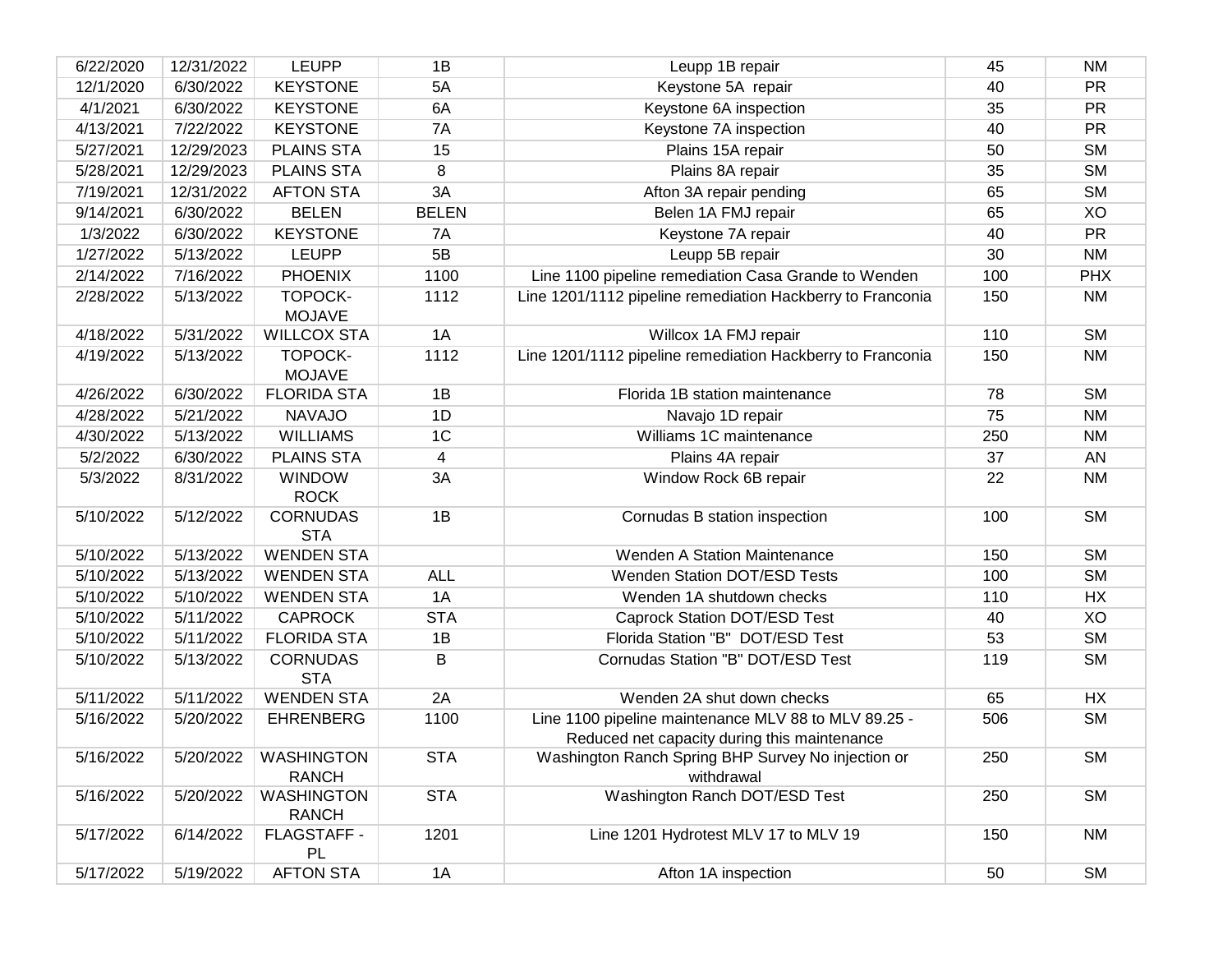| 5/17/2022 | 5/19/2022 | <b>SELIGMAN</b>                       | 1 <sup>C</sup> | Seligman "C" Station DOT/ESD Test                                                                                                                                                   | 105 | <b>NM</b> |
|-----------|-----------|---------------------------------------|----------------|-------------------------------------------------------------------------------------------------------------------------------------------------------------------------------------|-----|-----------|
| 5/17/2022 | 5/19/2022 | <b>SELIGMAN</b>                       | <b>STA</b>     | Seligman "B" Station DOT/ESD Test                                                                                                                                                   | 170 | <b>NM</b> |
| 5/17/2022 | 5/17/2022 | <b>FLORIDA STA</b>                    | <b>STA</b>     | Florida Station "A" DOT/ESD Tests                                                                                                                                                   | 65  | <b>SM</b> |
| 5/17/2022 | 5/19/2022 | <b>BELEN</b>                          | <b>STA</b>     | Belen Station DOT/ESD Test                                                                                                                                                          | 70  | XO        |
| 5/17/2022 | 5/19/2022 | <b>BELEN</b>                          | <b>STA</b>     | <b>Belen Station maintenance</b>                                                                                                                                                    | 65  | XO        |
| 5/17/2022 | 5/20/2022 | <b>FLORIDA STA</b>                    | 3A             | Florida 3A shutdown checks                                                                                                                                                          | 133 | <b>SM</b> |
| 5/17/2022 | 5/20/2022 | <b>FLORIDA STA</b>                    | 1A             | Florida 1A shutdown checks                                                                                                                                                          | 22  | <b>SM</b> |
| 5/17/2022 | 5/20/2022 | <b>FLORIDA STA</b>                    | 2A             | Florida 2A shut down checks                                                                                                                                                         | 22  | <b>SM</b> |
| 5/24/2022 | 5/24/2022 | Flag-West-PL                          | 1200           | Line 1200 smart tool Flagstaff to Williams                                                                                                                                          | 140 | <b>NM</b> |
| 5/24/2022 | 5/25/2022 | <b>ORACLE STA</b>                     | <b>STA</b>     | Oracle Station DOT/ESD Test                                                                                                                                                         | 94  | <b>SM</b> |
| 5/25/2022 | 5/27/2022 | <b>CASA GRANDE</b>                    | <b>STA</b>     | Casa Grande Station DOT/ESD Tests                                                                                                                                                   | 250 | <b>SM</b> |
| 5/25/2022 | 5/27/2022 | PECOS RIVER<br><b>STA</b>             | <b>STA</b>     | Pecos Station DOT/ESD Test                                                                                                                                                          | 150 | <b>SM</b> |
| 5/26/2022 | 5/26/2022 | Flag-West-PL                          | 1200           | Line 1200 smart tool Flagstaff to Williams                                                                                                                                          | 140 | <b>NM</b> |
| 5/26/2022 | 5/26/2022 | <b>CASA GRANDE</b>                    | <b>STA</b>     | Casa Grande Station DOT/ESD Test                                                                                                                                                    | 210 | <b>SM</b> |
| 5/27/2022 | 5/27/2022 | <b>CASA GRANDE</b>                    | 1A             | Casa Grande 1A shutdown checks                                                                                                                                                      | 42  | <b>SM</b> |
| 5/27/2022 | 5/27/2022 | <b>CASA GRANDE</b>                    | 1B             | Casa Grande 1B shut down checks                                                                                                                                                     | 104 | <b>SM</b> |
| 5/27/2022 | 5/27/2022 | <b>CASA GRANDE</b>                    | 2A             | Unit 2A shutdown checks                                                                                                                                                             | 42  | <b>SM</b> |
| 5/31/2022 | 6/2/2022  | <b>LEUPP</b>                          | 10A            | Leupp 10A inspection                                                                                                                                                                | 35  | <b>NM</b> |
| 5/31/2022 | 6/1/2022  | <b>BLUEWATER</b>                      | <b>STA</b>     | <b>Blue Water Station DOT/ESD Test</b>                                                                                                                                              | 90  | XO        |
| 6/2/2022  | 6/2/2022  | <b>EUNICE C</b>                       | 3C             | Eunice 3C mechanical Inspection no flow at ITEXNEUN<br>(377034) during this maintenance only. Alternate scheduling<br>location IWAREUNI                                             | 76  | <b>PR</b> |
| 6/6/2022  | 6/9/2022  | <b>LEUPP</b>                          | 5B             | Leupp 5B inspection                                                                                                                                                                 | 10  | <b>NM</b> |
| 6/6/2022  | 6/10/2022 | <b>PUCKETT</b>                        | <b>STA</b>     | Puckett Station DOT/ESD Test gas from ITERRELL,<br>IMLTERPK and IYUCBUTE must be routed to Wink thru Line<br>2000 instead of Waha and will be limited to a total of 98,000<br>Dthd. | 135 | <b>PR</b> |
| 6/6/2022  | 6/17/2022 | <b>EL PASO</b>                        | 1100           | Line 1100 pipeline maintenance MLV 28.75 to MLV 30                                                                                                                                  | 200 | <b>SM</b> |
| 6/6/2022  | 8/20/2022 | <b>GALLUP</b>                         | 1300           | Line 1300 pipeline remediation Belen to Laguna                                                                                                                                      | 150 | <b>NM</b> |
| 6/7/2022  | 6/9/2022  | <b>LEUPP</b>                          | 3C             | Leupp 3C maintenance                                                                                                                                                                | 50  | <b>NM</b> |
| 6/7/2022  | 6/7/2022  | <b>GALLUP-SAN</b><br><b>JUAN X PL</b> | 1301           | Line 1301 cleaning and gauge tool MLV 28 to MLV 33                                                                                                                                  | 65  | XO        |
| 6/8/2022  | 6/9/2022  | <b>DUTCH FLATS</b><br><b>STA</b>      | 1A             | Dutch 1A inspection                                                                                                                                                                 | 33  | HX        |
| 6/8/2022  | 6/8/2022  | <b>GALLUP-SAN</b><br>JUAN X PL        | 1301           | Line 1301 smart tool MLV 28 to MLV 33                                                                                                                                               | 65  | XO        |
| 6/10/2022 | 6/10/2022 | <b>GALLUP-SAN</b><br><b>JUAN X PL</b> | 1301           | Line 1301 smart tool MLV 28 to MLV 33                                                                                                                                               | 65  | XO        |
| 6/13/2022 | 6/13/2022 | FLAGSTAFF -<br><b>PL</b>              | 1208           | Line 1208 cleaning tool MLV 38 to Hackberry                                                                                                                                         | 140 | <b>NM</b> |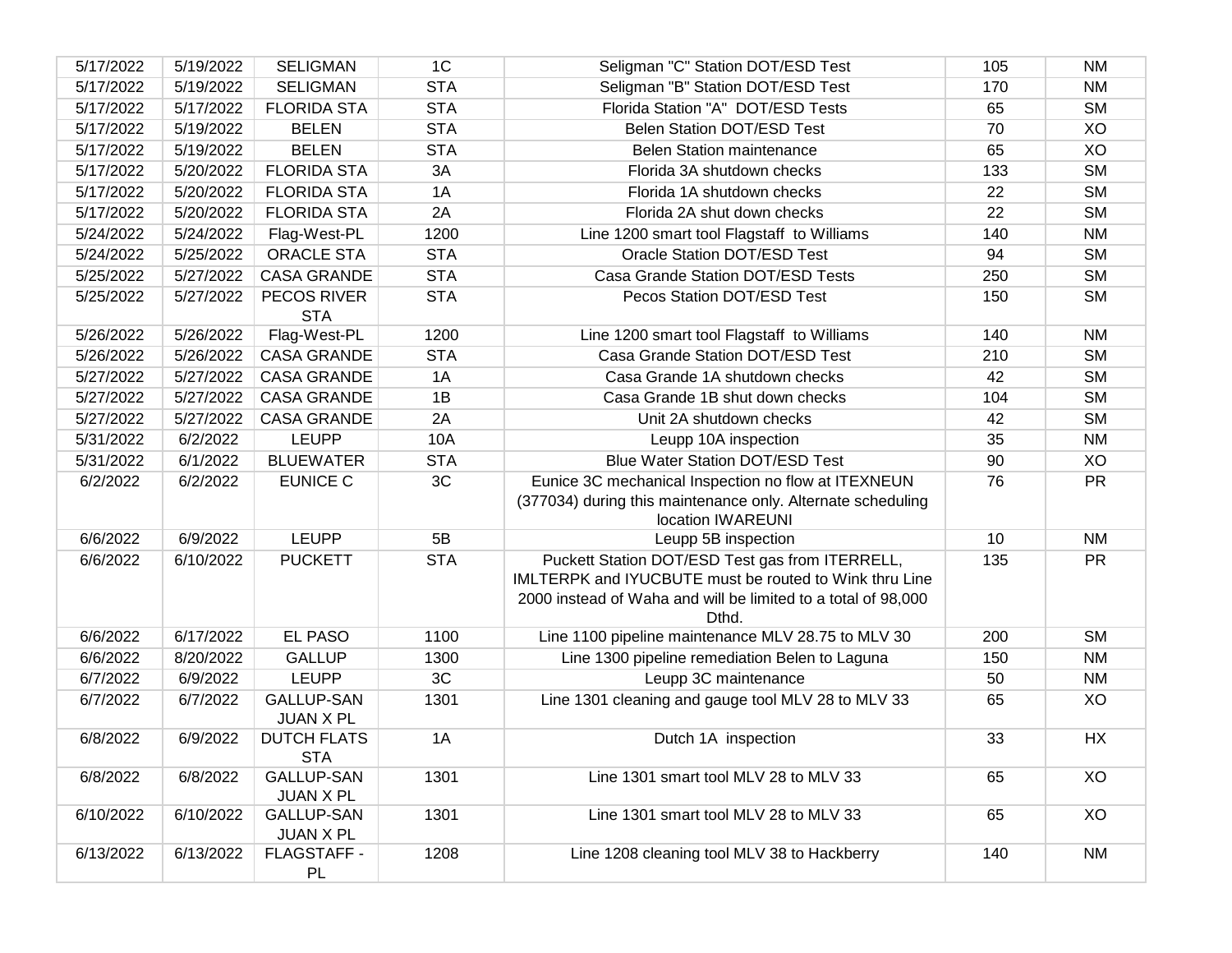| 6/14/2022 | 6/14/2022 | FLAGSTAFF -<br>PL             | 1201         | Line 1208 smart tool MLV 31 to MLV 37 1/8                    | 140         | <b>NM</b>  |
|-----------|-----------|-------------------------------|--------------|--------------------------------------------------------------|-------------|------------|
| 6/14/2022 | 6/16/2022 | <b>BELEN</b>                  | <b>BELEN</b> | Belen 1A FMJ repair                                          | 65          | XO         |
| 6/14/2022 | 6/17/2022 | <b>DUMAS STA</b>              | <b>STA</b>   | <b>Dumas Station DOT/ESD Test</b>                            | 50          | AN         |
| 6/14/2022 | 6/23/2022 | <b>WINDOW</b><br><b>ROCK</b>  | 2A           | Window Rock 2A inspection                                    | 20          | <b>NM</b>  |
| 6/15/2022 | 6/15/2022 | FLAGSTAFF -<br>PL             | 1201         | Line 1201 smart tool MLV 31 1/4 to 37 1/8.                   | 140         | <b>NM</b>  |
| 6/15/2022 | 6/17/2022 | <b>LINCOLN</b>                | <b>STA</b>   | <b>Lincoln Station maintenance</b>                           | 158         | XO         |
| 6/15/2022 | 6/15/2022 | <b>DUMAS STA</b>              | 2A           | Dumas 2 inspection                                           | 50          | AN         |
| 6/15/2022 | 6/17/2022 | <b>LINCOLN</b>                | <b>STA</b>   | <b>Lincoln Station DOT/ESD Test</b>                          | 158         | XO         |
| 6/16/2022 | 6/16/2022 | FLAGSTAFF -<br>PL             | 1208         | Line 1208 smart tool MLV 38 to Hackberry                     | 140         | <b>NM</b>  |
| 6/17/2022 | 6/17/2022 | FLAGSTAFF -<br>PL             | 1201         | Line 1208 smart tool MLV 31 to MLV 37 1/8                    | 140         | <b>NM</b>  |
| 6/20/2022 | 6/24/2022 | EP E PIPE                     | 1100         | Line 1100 pipeline maintenance MLV 30 to MLV 32              | 200         | <b>SM</b>  |
| 6/20/2022 | 6/30/2022 | <b>DEMING PL</b>              | 1100         | Line 1100 pipeline maintenance MLV 32.5 to MLV 35            | 200         | <b>SM</b>  |
| 6/21/2022 | 7/15/2022 | FLAGSTAFF -<br>PL             | 1200         | Line 1200 Hydrotest MLV 17 to MLV 19                         | 150         | <b>NM</b>  |
| 6/21/2022 | 6/21/2022 | <b>PHOENIX</b>                | 1600         | Line 1600 to MLV 68.75                                       | 150         | <b>PHX</b> |
| 6/21/2022 | 6/21/2022 | <b>PLAINS PL</b>              | 30148        | Line 30131/Line 30148 smart tool Eunice to Hobbs Power Plant | $\mathbf 0$ | <b>SM</b>  |
| 6/21/2022 | 6/24/2022 | <b>CORNUDAS</b><br><b>STA</b> | <b>STA</b>   | Cornudas Station A DOT/ESD Test                              | 174         | <b>SM</b>  |
| 6/23/2022 | 6/23/2022 | <b>PHOENIX</b>                | 1600         | Line 1600 smart tool Oracle to MLV 68.75                     | 100         | <b>PHX</b> |
| 6/23/2022 | 6/23/2022 | <b>PLAINS PL</b>              | 30148        | Line 30131/30148 smart tool Eunice to Hobbs Power Plant      | $\mathbf 0$ | <b>SM</b>  |
| 6/24/2022 | 6/24/2022 | <b>PLAINS PL</b>              | 30148        | Line 30131/30148 smart tool Eunice to Hobbs Power Plant      | 0           | <b>SM</b>  |
| 6/27/2022 | 6/30/2022 | <b>LEUPP</b>                  | 6A           | Leupp 6A inspection                                          | 10          | <b>NM</b>  |
| 6/27/2022 | 6/28/2022 | PECOS RIVER<br><b>STA</b>     | 3A           | Pecos River 3A inspection                                    | 32          | <b>SM</b>  |
| 6/28/2022 | 7/7/2022  | <b>WINDOW</b><br><b>ROCK</b>  | 5B           | Window Rock 5B inspection                                    | 23          | <b>NM</b>  |
| 6/29/2022 | 6/30/2022 | PECOS RIVER<br><b>STA</b>     | 2A           | Pecos 2A inspection                                          | 50          | <b>SM</b>  |
| 7/5/2022  | 7/8/2022  | <b>AFTON STA</b>              | <b>STA</b>   | Afton Station DOT/ESD Test                                   | 65          | <b>SM</b>  |
| 7/5/2022  | 7/5/2022  | <b>TUCSON</b>                 | 1103         | Line 1103 smart tool - Benson to Vail                        | 100         | <b>SM</b>  |
| 7/6/2022  | 7/7/2022  | <b>LEUPP</b>                  | 3B           | Leupp 3B inspection                                          | 20          | <b>NM</b>  |
| 7/7/2022  | 7/7/2022  | <b>TUCSON</b>                 | 1103         | Line 1103 smart tool run - Benson to Vail.                   | 100         | <b>SM</b>  |
| 7/11/2022 | 7/15/2022 | <b>ROSWELL PL</b>             | 1300         | Line 1300 smart tool Caprock to Roswell                      | 100         | XO         |
| 7/11/2022 | 7/17/2022 | <b>PHOENIX</b>                | 1100         | Line 1100 pipeline maintenance MLV 67 to Casa Grande         | 45          | <b>PHX</b> |
| 7/11/2022 | 9/24/2022 | <b>PHOENIX</b>                | 1100         | Line 1100 pipeline remediation Wenden to Ehrenberg           | 100         | <b>PHX</b> |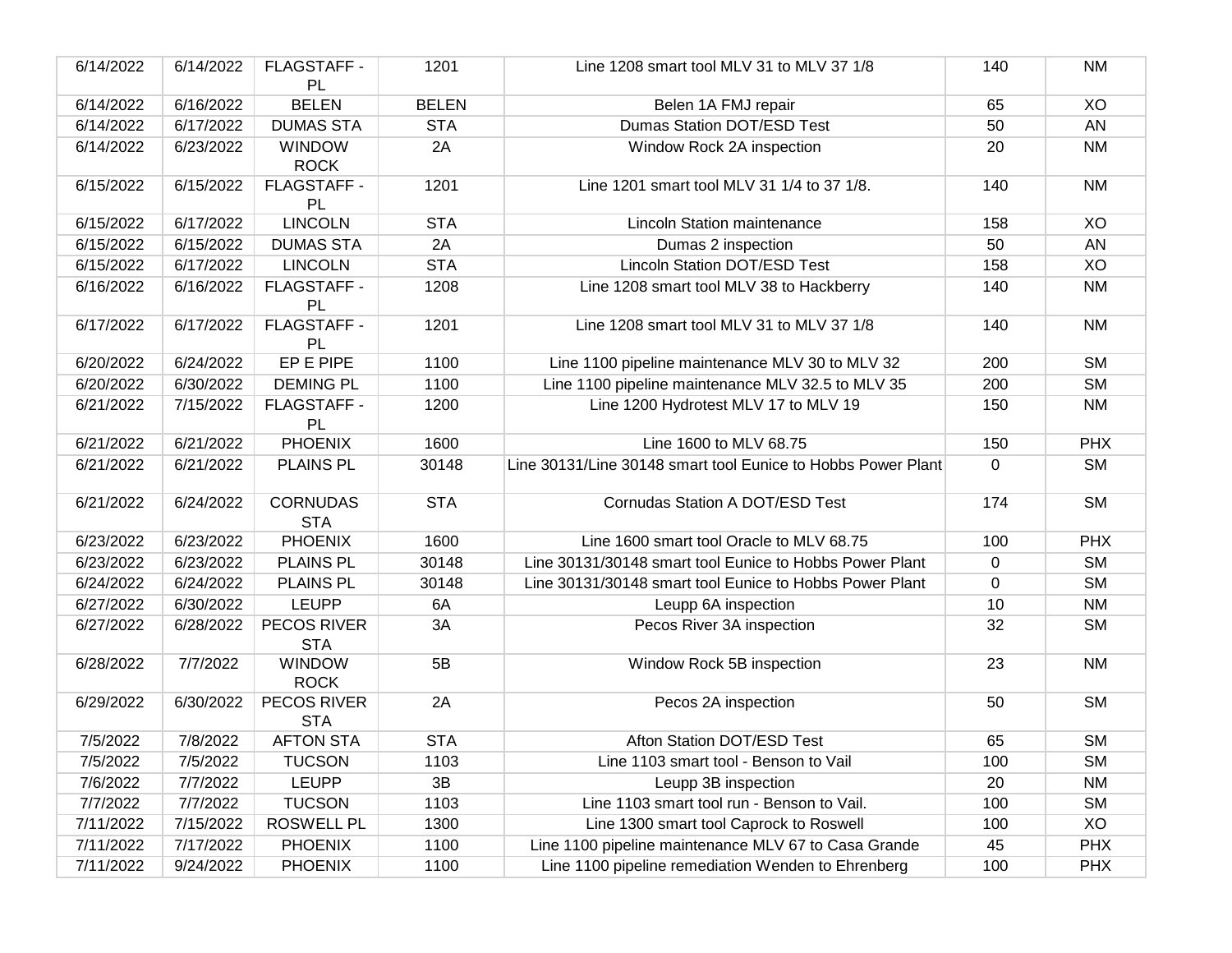| 7/11/2022 | 9/24/2022 | <b>PHOENIX</b>                 | 1100       | Line 1100 pipeline remediation Wenden to Ehrenberg   | 100 | <b>PHX</b> |
|-----------|-----------|--------------------------------|------------|------------------------------------------------------|-----|------------|
| 7/12/2022 | 7/12/2022 | <b>EL PASO</b>                 | 1100       | Line 1100 cleaning pig El Paso to Afton              | 159 | <b>SM</b>  |
| 7/12/2022 | 7/14/2022 | PECOS RIVER<br><b>STA</b>      | 1A         | Pecos 1A inspection                                  | 35  | <b>SM</b>  |
| 7/13/2022 | 7/14/2022 | <b>RED</b><br><b>MOUNTAIN</b>  | 1A         | Red Mountain Station DOT/ESD Test                    | 40  | <b>SM</b>  |
| 7/14/2022 | 7/14/2022 | EL PASO                        | 1100       | Line 1100 smart tool El Paso to Afton                | 159 | <b>SM</b>  |
| 7/15/2022 | 7/15/2022 | <b>EL PASO</b>                 | 1100       | Line 1100 smart tool El Paso to Afton                | 159 | <b>SM</b>  |
| 7/18/2022 | 7/22/2022 | <b>HACKBERRY</b><br><b>STA</b> | 1A         | Hackberry 2A inspection                              | 150 | <b>NM</b>  |
| 7/18/2022 | 8/27/2022 | <b>DEMING PL</b>               | 1100       | Line 1100 pipeline remediation Deming to Lordsburg   | 100 | <b>SM</b>  |
| 7/18/2022 | 8/12/2022 | <b>LORDSBURG</b><br><b>STA</b> | 1B         | Lordsburg 1B maintenance                             | 75  | <b>SM</b>  |
| 7/19/2022 | 8/16/2022 | FLAGSTAFF -<br>PL              | 1204       | Line 1204 Hydrotest MLV 17 to MLV 19                 | 150 | <b>NM</b>  |
| 7/19/2022 | 7/19/2022 | <b>PHOENIX</b>                 | 2123       | Line 2123 cleaning tool MLV 0 to EOL                 | 35  | <b>PHX</b> |
| 7/19/2022 | 7/21/2022 | <b>WINDOW</b><br><b>ROCK</b>   | 4A         | Window Rock 4A inspection                            | 37  | <b>NM</b>  |
| 7/19/2022 | 7/22/2022 | <b>HUECO STA</b>               | <b>STA</b> | Hueco Station ESD/DOT Test & Unit shut down checks   | 70  | <b>SM</b>  |
| 7/20/2022 | 7/20/2022 | <b>PHOENIX</b>                 | 2123       | Line 2123 smart tool MLV 0 to EOL                    | 35  | <b>PHX</b> |
| 7/22/2022 | 7/22/2022 | <b>PHOENIX</b>                 | 2123       | Line 2123 smart tool MLV 0 to EOL                    | 35  | <b>PHX</b> |
| 7/26/2022 | 7/26/2022 | TOPOCK-<br><b>MOJAVE</b>       | 1208       | Line 1208 cleaning tool MLV 45.5 to Franconia        | 75  | <b>NM</b>  |
| 7/26/2022 | 7/28/2022 | <b>WINDOW</b><br><b>ROCK</b>   | 3B         | Window Rock 3B inspection                            | 37  | <b>NM</b>  |
| 7/26/2022 | 7/26/2022 | <b>PLAINS PL</b>               | 1100       | Line 1100 smart pig Eunice to Pecos                  | 390 | <b>PR</b>  |
| 7/27/2022 | 7/27/2022 | <b>PLAINS PL</b>               | 1100       | Line 1100 smart pig Eunice to Pecos                  | 390 | <b>PR</b>  |
| 7/28/2022 | 7/28/2022 | TOPOCK-<br><b>MOJAVE</b>       | 1208       | Line 1208 smart tool MLV 45.5 to Franconia           | 75  | <b>NM</b>  |
| 7/29/2022 | 7/29/2022 | <b>PLAINS PL</b>               | 1100       | Line 1100 smart pig Eunice to Pecos                  | 390 | <b>PR</b>  |
| 8/2/2022  | 9/2/2022  | <b>NAVAJO</b>                  | 2C         | Navajo 2C maintenance                                | 100 | <b>NM</b>  |
| 8/2/2022  | 8/2/2022  | <b>PHOENIX</b>                 | 1110       | Line 1110 cleaning tool MLV 87 to Ehrenberg          | 75  | <b>PHX</b> |
| 8/4/2022  | 8/4/2022  | <b>PHOENIX</b>                 | 1110       | Line 1110 smart tool MLV 87 to Ehrenberg             | 75  | <b>PHX</b> |
| 8/8/2022  | 8/14/2022 | FLAGSTAFF -<br>PL              | 1204       | Line 1204 pipeline remediation Flagstaff to Williams | 150 | <b>NM</b>  |
| 8/8/2022  | 9/2/2022  | FLAGSTAFF -<br>PL              | 1204       | Line 1204 pipeline remediation Flagstaff to Williams | 150 | <b>NM</b>  |
| 8/9/2022  | 8/12/2022 | <b>DEMING PL</b>               | 1100       | Line 1100 cleaning tool Deming to San Simon          | 159 | <b>SM</b>  |
| 8/15/2022 | 8/21/2022 | FLAGSTAFF -<br>PL              | 1204       | Line 1204 pipeline remediation Flagstaff to Williams | 150 | <b>NM</b>  |
| 8/15/2022 | 9/11/2022 | <b>GALLUP-SAN</b><br>JUAN X PL | 1300       | Line 1300 pipeline remediation Belen to Laguna       | 50  | XO         |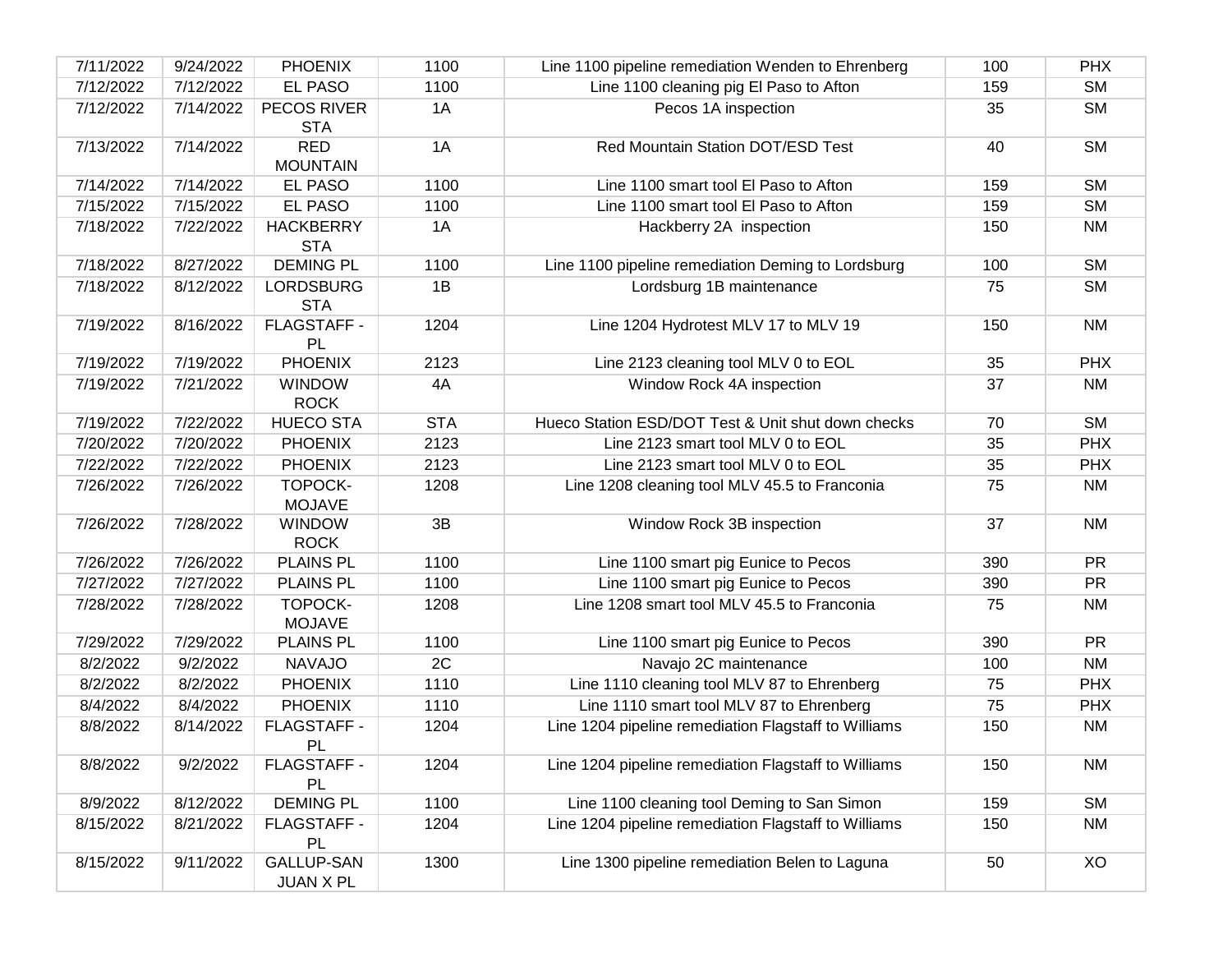| 8/17/2022  | 8/17/2022  | TOPOCK-<br><b>MOJAVE</b>             | 1200       | Line 1200 smart tool Hackberry to Franconia          | 75             | <b>NM</b>  |
|------------|------------|--------------------------------------|------------|------------------------------------------------------|----------------|------------|
| 8/22/2022  | 8/28/2022  | FLAGSTAFF -<br>PL                    | 1204       | Line 1204 pipeline remediation Flagstaff to Williams | 150            | <b>NM</b>  |
| 8/22/2022  | 10/14/2022 | <b>PHOENIX</b>                       | 1203       | Line 1203 Hydro Test MLV 4 to MLV 6                  | 134            | <b>MRC</b> |
| 8/22/2022  | 8/22/2022  | <b>ALAMO LAKE</b><br><b>STA</b>      | 1A         | Alamo Lake 1A inspection                             | 75             | <b>HX</b>  |
| 8/23/2022  | 8/25/2022  | <b>CORNUDAS</b><br><b>STA</b>        | 1A         | Cornudas 1A inspection                               | 50             | <b>SM</b>  |
| 8/29/2022  | 9/4/2022   | FLAGSTAFF -<br>PL                    | 1204       | Line 1204 pipeline remediation Flagstaff to Williams | 100            | <b>NM</b>  |
| 8/29/2022  | 9/1/2022   | <b>LEUPP</b>                         | 8A         | Leupp 8A inspection                                  | 10             | <b>NM</b>  |
| 8/31/2022  | 9/15/2022  | <b>WILLIAMS</b>                      | <b>STA</b> | <b>Williams Station maintenance</b>                  | 250            | <b>NM</b>  |
| 9/6/2022   | 9/8/2022   | <b>CORNUDAS</b><br><b>STA</b>        | 1A         | Cornudas 2A inspection                               | 45             | <b>SM</b>  |
| 9/8/2022   | 10/8/2022  | <b>ORACLE STA</b>                    | <b>STA</b> | Oracle station maintenance                           | 94             | <b>SM</b>  |
| 9/12/2022  | 11/11/2022 | <b>HUECO STA</b>                     |            | Hueco 1A maintenance                                 | 50             | <b>SM</b>  |
| 9/13/2022  | 9/13/2022  | <b>HACKBERRY</b><br><b>STA</b>       | <b>STA</b> | <b>Hackberry Station inspection</b>                  | 150            | <b>NM</b>  |
| 9/13/2022  | 9/16/2022  | <b>KEYSTONE</b>                      | <b>STA</b> | Keystone Station DOT/ESD Test                        | 611            | <b>PR</b>  |
| 9/20/2022  | 10/5/2022  | Flag-West-PL                         | 1201       | Line 1201 Hydrotest ML 32 to MLV 33                  | 150            | <b>NM</b>  |
| 9/26/2022  | 10/28/2022 | Flag-West-PL                         | 1200       | Line 1200 Hydrotest MLV 32 to MLV 33                 | 150            | <b>NM</b>  |
| 9/26/2022  | 10/28/2022 | Flag-West-PL                         | 1204       | Line 1204 Hydrotest MLV 31 to MLV 33.25              | 150            | <b>NM</b>  |
| 9/26/2022  | 10/28/2022 | Flag-West-PL                         | 1200       | Line 1200 Hydrotest MLV 32 to MLV 33                 | 150            | <b>NM</b>  |
| 9/27/2022  | 9/29/2022  | <b>LEUPP</b>                         | 5A         | Leupp 5A inspection                                  | $\overline{2}$ | <b>NM</b>  |
| 9/28/2022  | 9/29/2022  | <b>ROSWELL</b>                       | <b>STA</b> | <b>Roswell Station DOT/ESD Test</b>                  | 65             | XO         |
| 10/3/2022  | 10/22/2022 | <b>PHOENIX</b>                       | 1100       | Line 1100 pipeline remediation Wenden to Ehrenberg   | 100            | <b>PHX</b> |
| 10/3/2022  | 10/22/2022 | <b>DEMING PL</b>                     | 1100       | Line 1100 pipeline remediation Deming to San Simon   | 100            | <b>SM</b>  |
| 10/4/2022  | 10/7/2022  | <b>WINDOW</b><br><b>ROCK</b>         | 5A         | Window Rock 5A inspection                            | 22             | <b>NM</b>  |
| 10/11/2022 | 10/11/2022 | <b>DUTCH FLATS</b><br><b>STA</b>     | 1A         | Dutch Flats 1A shut down checks                      | 33             | HX         |
| 10/11/2022 | 10/14/2022 | <b>WINK</b>                          | <b>STA</b> | Wink Station DOT/ESD Test                            | 600            | <b>SM</b>  |
| 10/11/2022 | 11/15/2022 | <b>WILLCOX STA</b>                   | 2A         | Willcox 2A maintenance                               | 130            | <b>SM</b>  |
| 10/12/2022 | 10/12/2022 | <b>WINK</b>                          | <b>STA</b> | Wink Station DOT/ESD Test                            | 610            | <b>SM</b>  |
| 10/12/2022 |            | 10/12/2022 DUTCH FLATS<br><b>STA</b> | 2A         | Dutch Flats 2A shut down checks                      | 33             | HX         |
| 10/13/2022 | 10/13/2022 | <b>DUTCH FLATS</b><br><b>STA</b>     | <b>STA</b> | Dutch Flats Station inspection                       | 128            | HX         |
| 10/13/2022 | 10/13/2022 | <b>DUTCH FLATS</b><br><b>STA</b>     | <b>STA</b> | Dutch Flats Station DOT/ESD Test                     | 107            | HX         |
| 10/17/2022 | 10/17/2022 | <b>PHOENIX</b>                       | 1100       | Line 1100 cleaning tool Tucson to Casa Grande        | 100            | <b>PHX</b> |